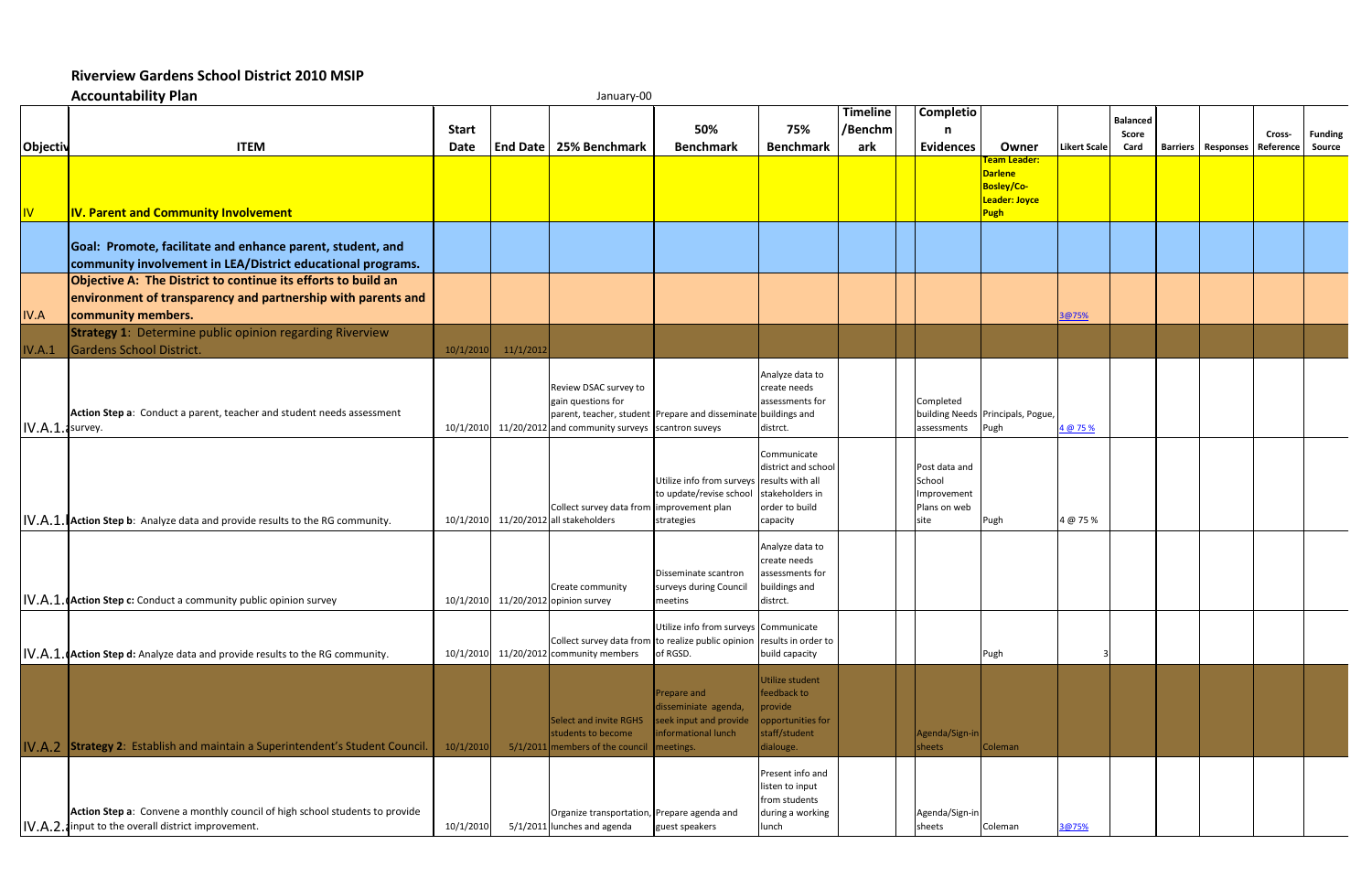|                  | <b>Strategy 3:</b> Convene the Community Advisory Council (community<br>leaders, elected officials, area clergy, child care provider<br>representative, etc) quarterly to inform, nurture, seek input and<br>IV.A.3 engage them in district initiatives. | 11/1/2010 | Post dates and forward an informational<br>invitations to<br>$5/1/2011$ community leaders                                                                           | Create an agenda for<br>meeting of district<br>status updates                                                                                    | <b>Dialogue</b>                                                                                                                                                                | Agenda/Sign-in<br>sheets                                                                                                                                  | Coleman/SAB            |       |  |  |  |
|------------------|----------------------------------------------------------------------------------------------------------------------------------------------------------------------------------------------------------------------------------------------------------|-----------|---------------------------------------------------------------------------------------------------------------------------------------------------------------------|--------------------------------------------------------------------------------------------------------------------------------------------------|--------------------------------------------------------------------------------------------------------------------------------------------------------------------------------|-----------------------------------------------------------------------------------------------------------------------------------------------------------|------------------------|-------|--|--|--|
|                  | <b>Strategy 4:</b> Define and Communicate the role of the school and district<br>IV.A.4   parent organizations.                                                                                                                                          | 10/1/2010 | Approve policies for<br>parent involvement in<br>organizations, material<br>selections, etc.<br>Create/update bylaws of for parental<br>$5/1/2011$ organizations to | nvolve parents in<br>discussions to identify<br>barriers and solutions<br>involvement                                                            | Create, update<br>and post the goals<br>and bylaws of<br>each parent<br>organization to<br>each web site                                                                       | Create, update<br>and post the<br>goals and<br>bylaws of each<br>parent<br>organization to<br>each web site Bosley/Pugh                                   |                        |       |  |  |  |
|                  | IV.A.4. Action Step a: Approve policies for parental involvement                                                                                                                                                                                         | 9/1/2010  | Contact MSBA for<br>possible parental<br>11/1/2010 involvement policies                                                                                             | Forward to policy<br>committee for<br>discussions. Present<br>policies to SAB                                                                    | Post policies to<br>web site and<br>present at parent<br>organization<br>meetings for<br>parent input                                                                          | Approval of<br>policies: KMA,<br><b>IGBC</b>                                                                                                              | Pugh                   |       |  |  |  |
|                  | Action Step b: Document the Vision, Mission and goals of the organizations to<br>IV.A.4. assist in meeting APR                                                                                                                                           | 9/1/2010  | Gather contact<br>information of all<br>5/1/2011 building PTO officers                                                                                              | Schedule a meeting<br>w/parent group<br>members to discuss<br>goals.                                                                             | Create and post<br>goals on the<br>district website<br>and in the school<br>office                                                                                             | Mission, Visior<br>and Goals<br>communicated<br>to all parents<br>and posted to<br>site                                                                   | Bosley/Pugh            | 3@25% |  |  |  |
|                  | IV.A.5 Strategy 5: Provide assessment information and data on websites.                                                                                                                                                                                  |           |                                                                                                                                                                     |                                                                                                                                                  |                                                                                                                                                                                |                                                                                                                                                           | Sampson                |       |  |  |  |
|                  | Action Step a: Create a comprehensive assessment plan/schedule and post it<br>IV.A.5. on the district website.                                                                                                                                           | 10/1/2010 | Look at all assessment<br>dates and create an<br>assessment<br>ongoing plan/schedule                                                                                | Distribute assessment<br>plan/schedule to all<br>stakeholders and district with all state<br>website                                             | Follow the<br>assessment<br>plan/schedule<br>required testing                                                                                                                  |                                                                                                                                                           | Sampson                | 4@75% |  |  |  |
| IV.A.5. website. | Action Step b: Post district AYP, APR, and MAP/EOC test scores on district                                                                                                                                                                               |           | Obtain information on<br>how to add information<br>to the website                                                                                                   | Filter through data to<br>determine what<br>information to be<br>displayed on the public<br>website                                              | Accurate and up-<br>to-date data is<br>displayed on<br>website for<br>stakeholders and<br>view                                                                                 | Website is<br>complete with<br>assessment<br>data                                                                                                         | Sampson/Turnips<br>eed | 3@50% |  |  |  |
|                  | IV. A.6 Strategy 6: Provide MAP prep workshops for parents.                                                                                                                                                                                              |           |                                                                                                                                                                     |                                                                                                                                                  |                                                                                                                                                                                |                                                                                                                                                           | Sampson                |       |  |  |  |
|                  | Action Step a: Present MAP and EOC information at PAC, PTO, and Curriculum<br>IV. A.6. Council of Excellence meetings in the Spring                                                                                                                      | 1/3/2011  | Obtain a schedule of<br>when PTO meeting and<br>PAC meetings are held<br>ongoing at individual school sites positive one                                            | Meet with PTO<br>members and PAC<br>members about testing<br>and the steps they can<br>take at home to make<br>the testing experience a positive | Continue to meet<br>with PTO<br>members and PAC<br>members about<br>testing as well as<br>the Curriculum<br>Council of<br>Excellence to help<br>making testing a<br>experience | All<br>stakeholders<br>have<br>information<br>regarding<br>testing and the<br>steps they can<br>do to help<br>create a<br>positive testing<br>experience. | Sampson                | 3@50% |  |  |  |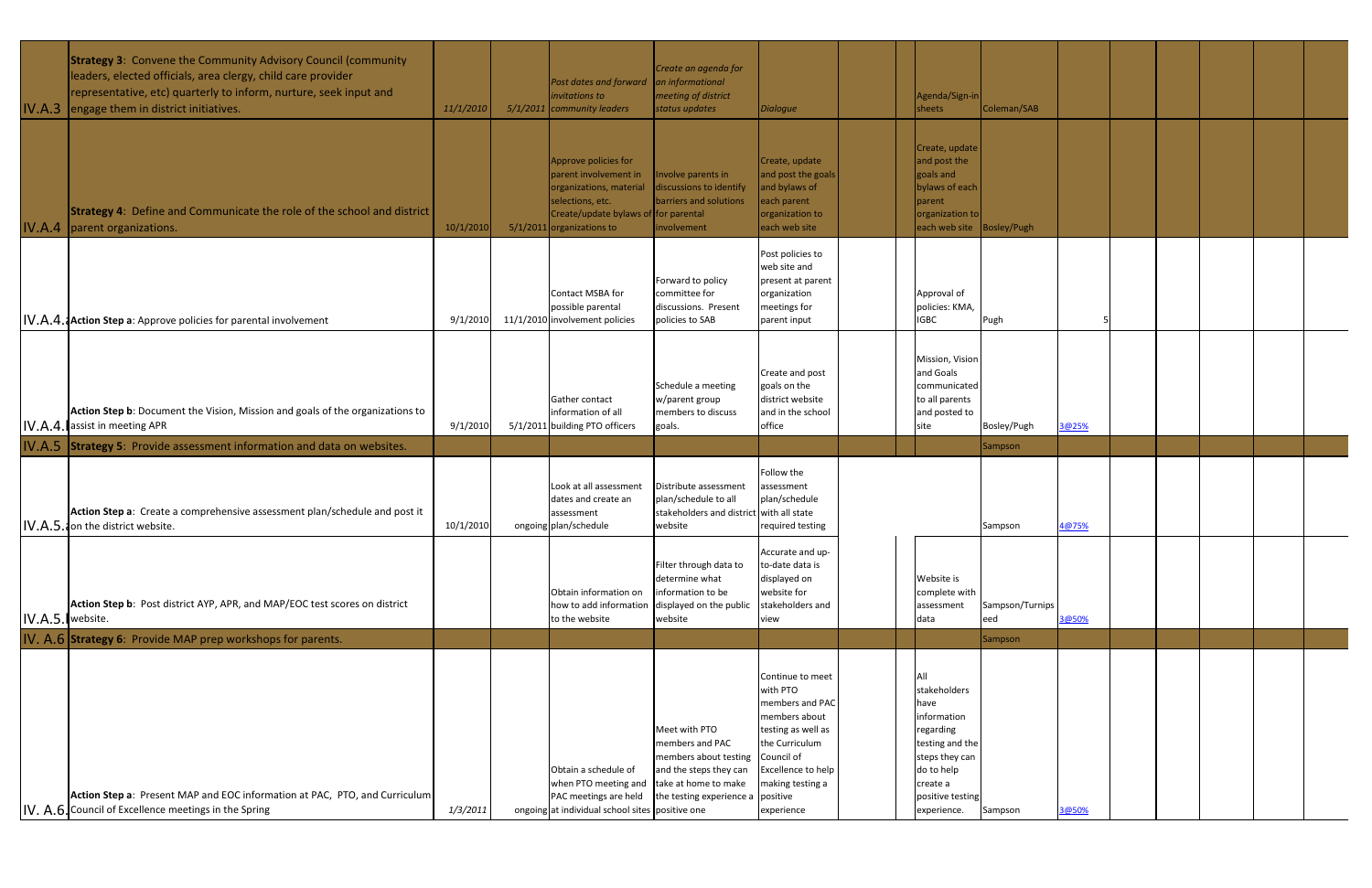|        | Action Step b: Provide parent informational packets to all schools to distribute<br>IV.A.6. to parents.            | 1/3/2010  |                  | Create an informational<br>packet about testing<br>ideas and strategies on<br>how parents can help<br>ongoing their child()                                                          | <b>Testing informational</b><br>packet approved and<br>copied for distribution                                   | Pass out<br>informational<br>packet at PTO,<br>PAC and<br>Curriculum<br>Council of<br>Excellence<br>meetings. Have<br>information<br>downloadable on<br>district website. | All parents will<br>have testing<br>informational<br>packet.                        | Sampson         | 3@50% |  |  |  |
|--------|--------------------------------------------------------------------------------------------------------------------|-----------|------------------|--------------------------------------------------------------------------------------------------------------------------------------------------------------------------------------|------------------------------------------------------------------------------------------------------------------|---------------------------------------------------------------------------------------------------------------------------------------------------------------------------|-------------------------------------------------------------------------------------|-----------------|-------|--|--|--|
|        | Objective B: Increase two-way communication between                                                                |           |                  |                                                                                                                                                                                      |                                                                                                                  |                                                                                                                                                                           |                                                                                     |                 |       |  |  |  |
| IV.B   | schools, students, parents and community.                                                                          |           |                  | <del>onauct nabiic Opimor</del>                                                                                                                                                      | <b>Finicipals and Key</b>                                                                                        | <del>mupais are</del>                                                                                                                                                     | <del>arent-Suno</del> i                                                             |                 | 4@50% |  |  |  |
| IV.B.1 | <b>Strategy 1: Provide Professional Development for teachers and</b><br>principals regarding parent communication. | 7/1/2011  |                  | Survey and analyze data school staff will be<br>to determine priority of $\vert$ trained on producing<br>messages and most<br>efficient/effective<br>10/1/2011 communications tools; | and disseminating<br>effective school<br>newsletters, creating                                                   | comfortable with<br>multiple ways of<br>communicating<br>with parents;<br>Schools are using                                                                               | Communicatio<br>n has<br>increased by<br>evidence of<br>Schools by                  | Mueller         |       |  |  |  |
|        | IV.B.1. <b>Action Step a: Provide parent/teacher communication strategies</b>                                      | 10/1/2010 |                  | Forward monthly<br>parent/teacher<br>engagement<br>5/1/2011 information                                                                                                              | Parent Institute<br>Newsletters forwarded<br>to parents and teachers ideas                                       | UtilizePD360<br>forum for sharing<br>strategies and                                                                                                                       | Hard copies of<br>newsletters<br>and articles                                       | Pugh            | 3@75% |  |  |  |
|        | IV.B.1. Action Step b: All elementary buildings become PPP sites                                                   | 11/1/2010 |                  | Registration of Principal<br>and 2 additional<br>stakeholders to<br>Implementation<br>$1/1/2011$ workshops                                                                           | 50% of schools will<br>participate in PPP<br>parent engagement<br>workshops                                      | Create<br>opportunities for<br>teachers to<br>engage with<br>parents during<br>building<br>workshops                                                                      | All elementary<br>buildings<br>become<br>registered PPP<br>sites                    | Principals      | 3@75% |  |  |  |
|        | IV.B.2 Strategy 2: Send quarterly progress reports.                                                                | 9/1/2010  | 5/1/2012         |                                                                                                                                                                                      |                                                                                                                  |                                                                                                                                                                           |                                                                                     | <b>Teachers</b> |       |  |  |  |
|        | <b>IV.B.2. a Action Step a:</b> SIS will be available for input of grades                                          | 9/1/2010  |                  | <b>Opening grading</b><br>window for all term<br>grades and progress<br>reporting. Providing<br>assistance when<br>$5/1/2012$ necessary                                              | Evidenced by opening<br>grading window and<br>providing assistance<br>when necessary for<br>completion of grades | Evidenced by<br>opening grading<br>window and<br>providing<br>assistance when<br>necessary for<br>completion of<br>grades                                                 | All Grades will<br>have been<br>entered<br>completely<br>and in a timely<br>fashion | Turnipseed      |       |  |  |  |
|        |                                                                                                                    |           |                  | Logging into the SIS<br>System to review                                                                                                                                             |                                                                                                                  |                                                                                                                                                                           | Quarterly                                                                           |                 |       |  |  |  |
|        | <b>IV.B.2. Action Step b:</b> Administrators verify grades in system and sign reports                              | 9/1/2010  | 5/1/2011 reports |                                                                                                                                                                                      |                                                                                                                  |                                                                                                                                                                           | reports                                                                             | Administrators  | 4@75% |  |  |  |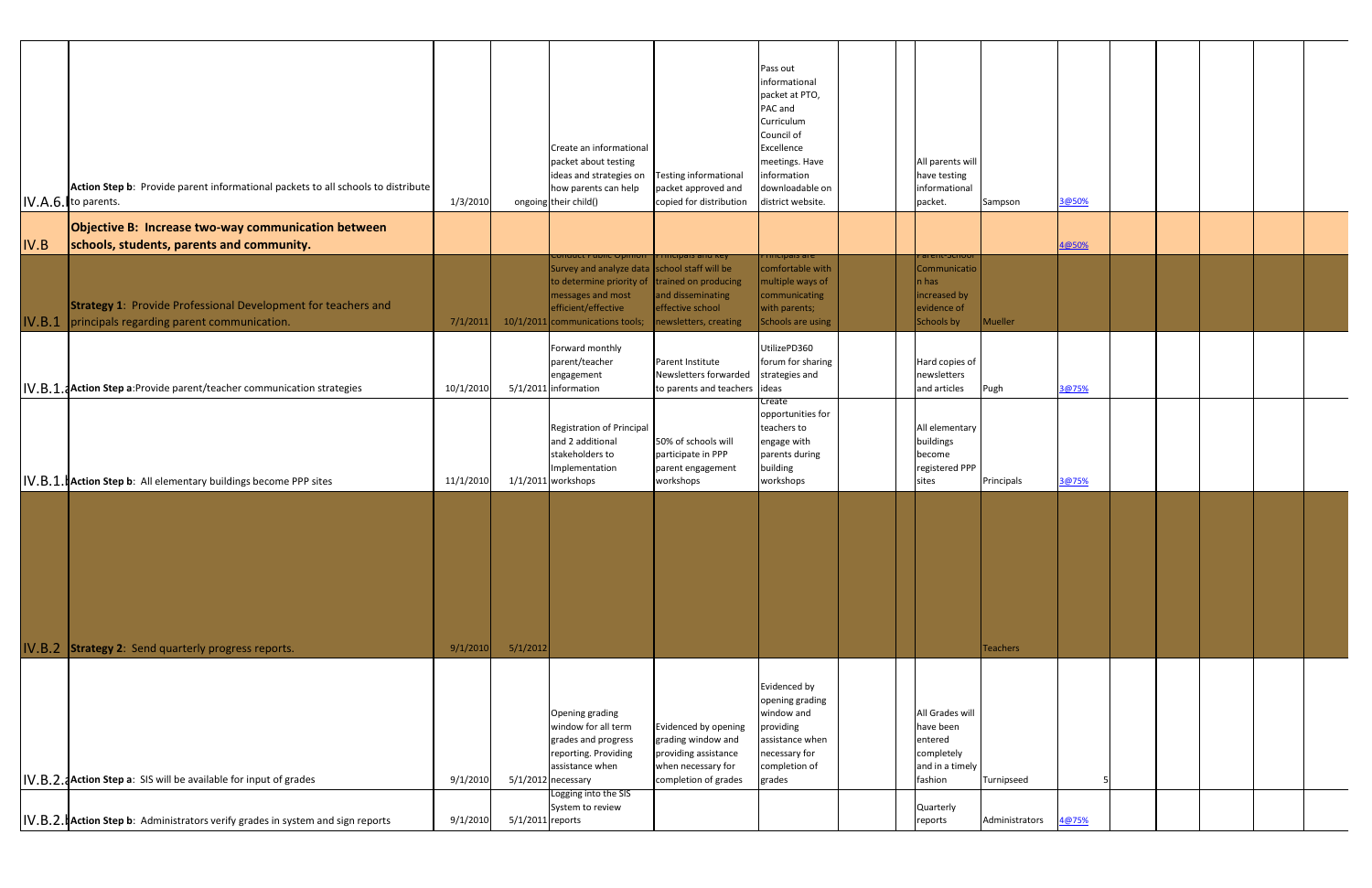| IVB.3             | Strategy 3: Fall and Spring parent-teacher conference.                                                                                                                          | 9/1/2010 | 5/1/2012         |                                                                     |                                                       |                                                                                                                                            |  |                                                                                                                                                                                                                                                           | <b>Teachers</b>        |       |  |  |  |
|-------------------|---------------------------------------------------------------------------------------------------------------------------------------------------------------------------------|----------|------------------|---------------------------------------------------------------------|-------------------------------------------------------|--------------------------------------------------------------------------------------------------------------------------------------------|--|-----------------------------------------------------------------------------------------------------------------------------------------------------------------------------------------------------------------------------------------------------------|------------------------|-------|--|--|--|
|                   | IV.B.3. JAction Step a: Conference reminders                                                                                                                                    | 9/1/2010 |                  | Communication, i.e.,<br>5/1/2012 flyers, Letters, etc.              | Post on Marquee                                       | Teachers call<br>parents                                                                                                                   |  | Sign-in sheets<br>for conference Principals                                                                                                                                                                                                               |                        |       |  |  |  |
|                   | <b>IV.B.3. Action Step b:</b> SIS call will be made to remind parents of conferences                                                                                            | 1/9/1900 | 5/1/2012 message | Create reminder                                                     | Program SIS to make 3<br>reminder calls to<br>parents | Execute the SIS<br>calls                                                                                                                   |  | Log of SIS call<br>being sent                                                                                                                                                                                                                             | Turnipseed             | 4@75% |  |  |  |
|                   | <b>Strategy 4:</b> The District will use a variety of methods to disseminate<br>IV.B.4   information about events and volunteers needed.                                        |          |                  |                                                                     |                                                       |                                                                                                                                            |  |                                                                                                                                                                                                                                                           |                        |       |  |  |  |
|                   | IV.B.4. Action Step a: Provide SIS calls to inform community of upcoming events.                                                                                                | 1/1/2010 |                  | Obtain events from all<br>5/1/2012 stakeholders                     | Que events to go out.                                 | Reach more<br>community<br>members using<br>SISCall for events<br>at all schools/                                                          |  | When<br>information is<br>received<br>SIScalls are set<br>up to engage<br>the communit<br>and give them<br>an opportunity<br>to participate<br>in school<br>events.                                                                                       | Turnipseed             |       |  |  |  |
|                   | Action Step b: Post information on the web page, in The View, on marquees, e-<br>IV.B.4. alerts, bldg newsletters, email blasts, texts.                                         | 1/1/2010 |                  | Obtain events from all<br>5/1/2012 stakeholders<br>Survey for needs | Que events to go out.                                 | Reach more<br>community<br>members using<br>the Web Page,<br>Parent Portal, E-<br>Alerts, Email Blast<br>Etc for events at<br>all schools/ |  | When<br>information is<br>received the<br>Web Page,<br>Parent Portal,<br>E alerts, Email<br>blast via SIS<br>and Text via<br>SISCall are set<br>up to engage<br>the communit<br>and give them<br>an opportunity<br>to participate<br>in school<br>events. | Sotir/Turnipseed       |       |  |  |  |
| $ IV.B.4.$ (need. | Action Step c: Consider Using Social Media (Facebook, Twitter) if survey shows                                                                                                  | 9/1/2010 | 5/1/2012 done    | assessment needs to be                                              |                                                       |                                                                                                                                            |  | <b>Results of</b><br>survey                                                                                                                                                                                                                               | Sotir/Turnipseed 1@25% |       |  |  |  |
|                   | IV.B.5 Strategy 5: Solicit and nurture volunteers to assist with gaining APR.                                                                                                   |          |                  |                                                                     |                                                       |                                                                                                                                            |  |                                                                                                                                                                                                                                                           |                        |       |  |  |  |
|                   | Action Step c: Promote volunteer opportunities in every monthly school<br>newsletter, on school web pages; include form in newsletters and provide link<br>IV.B.5.1 on website. | 9/1/2010 |                  | Post Headline link on<br>5/1/2012 District webpage                  | Solicit volunteers in<br>monthly newsletter           | Hwy patrol form<br>completed and<br>processed                                                                                              |  | Completed<br>and approved<br>volunteer<br>forms                                                                                                                                                                                                           | Principals/Pogue       |       |  |  |  |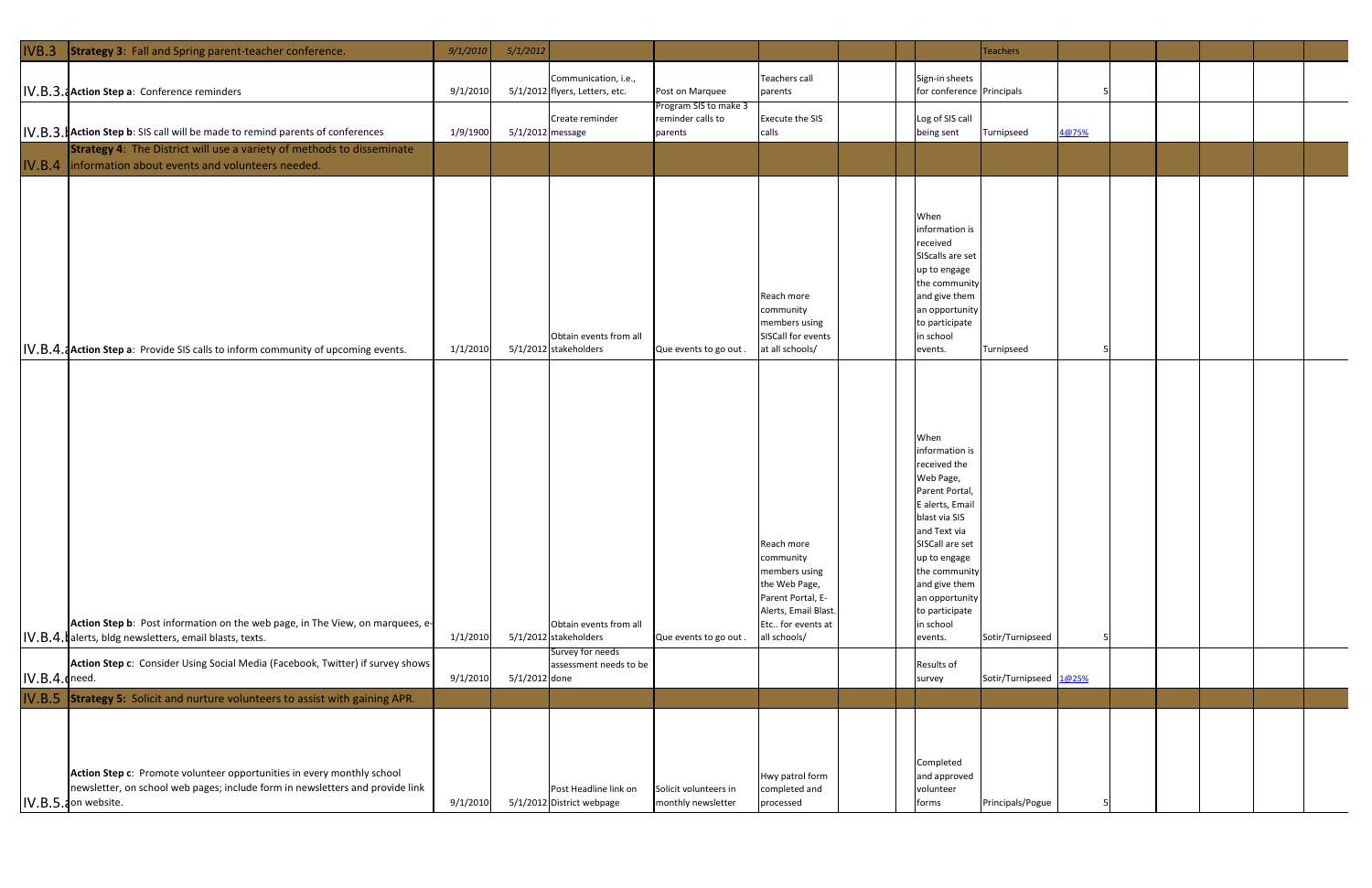|          | Action Step d: Conduct background checks on volunteers prior to their first<br>IV.B.5. volunteer activity.                                                                                                                                                                                                               | 9/1/2010  | 5/1/2012 system | Input volunteer<br>information into<br>background check                                                                                                       | Keep a database of<br>approved volunteers at<br>C.O.                                                                                                                                                                                | Forward letters to<br>approved<br>volunteers and<br>building staff.                             | Background<br>checks<br>approved/deni<br>ed from<br>Highway Patrol Pogue                                                                                      |                                          |         |  |  |  |
|----------|--------------------------------------------------------------------------------------------------------------------------------------------------------------------------------------------------------------------------------------------------------------------------------------------------------------------------|-----------|-----------------|---------------------------------------------------------------------------------------------------------------------------------------------------------------|-------------------------------------------------------------------------------------------------------------------------------------------------------------------------------------------------------------------------------------|-------------------------------------------------------------------------------------------------|---------------------------------------------------------------------------------------------------------------------------------------------------------------|------------------------------------------|---------|--|--|--|
|          | Action Step e: Provide an orientation/training sessions for parent volunteers<br>$\lfloor$ IV.B.5. dat the school(s) where they will be volunteering.                                                                                                                                                                    | 9/1/2010  |                 | Allow them to indicate<br>how they would like to<br>$5/1/2012$ serve in the school                                                                            |                                                                                                                                                                                                                                     | PPP guide for<br>parent volunteers<br>provided                                                  | Volunteer Sigh-                                                                                                                                               | Principals                               | 3@75%   |  |  |  |
|          | <b>Strategy 6:</b> Develop collaborations with local organizations that serve<br>IV.B.6. children birth to 5 years of age.                                                                                                                                                                                               |           |                 |                                                                                                                                                               |                                                                                                                                                                                                                                     |                                                                                                 |                                                                                                                                                               | Kulla-Branz                              |         |  |  |  |
| IV.B.6.1 | Action Step a: Participate in quarterly committee meetings of representatives<br>from organizations serving children birth to 5 years of age. To included but not<br>limited to Head Start, Special School District, Child Day Care Association,<br>beyond housing, Parents as Teachers, local Early Childhood programs. | 11/1/2010 |                 | Develop a collaborative<br>plan to assist districts<br>with communicating<br>kindergarten<br>registration and<br>expectations with all<br>$6/1/2012$ agencies |                                                                                                                                                                                                                                     |                                                                                                 |                                                                                                                                                               | Kulla-Branz                              | 3 @ 25% |  |  |  |
|          | Action Step b: Review and agree upon a Memorandum of Understanding<br>Between Metro St. Louis YWCA Head Start and the Riverview Gardens Parents<br>IV.B.6. as Teachers and Early Childhood Program.                                                                                                                      | 9/1/2010  |                 | Have district lawyers<br>review the<br>Memorandum prior to<br>12/1/2010 board approval                                                                        | establish services and<br>procedures to identify<br>children needing special registration in the<br>services and coordinate spring for the<br>kindergarten transition 2011-2012 school<br>activities between head<br>start and R.G. | Complete<br>year at the Head<br>Start site                                                      | compieted<br>enrollment of<br>children<br>currently<br>attending<br><b>Head Start that</b><br>will be<br>attending<br>Kindergarten<br>in the fall of<br>2011. | Kulla-Branz,<br>Renada                   | 3 @ 50% |  |  |  |
|          | Action Step c: Collaborate with Child Day Care Association and the<br>Department of Elementary Education through the Missouri Preschool Grant to<br>provide training and services to licensed and unlicensed child care facilities that<br>IV.B.6. dare located in Riverview Gardens School District.                    | 8/1/2010  |                 | Survey local day care<br>centers for curriculum<br>6/1/2012 training needs.                                                                                   | Provide screening and<br>kindergarten readiness<br>to parents and staff at<br>each center's sites.                                                                                                                                  | Increase the<br>number of pre-k<br>children assessed                                            | ncrease<br>number of<br>children<br>entering<br>kindergarten<br>ready to<br>learned as<br>measured on<br>the Dial - 3                                         | Kulla-Branz,<br>parent educators 3 @ 50% |         |  |  |  |
| IV.B.7   | <b>Strategy 7:</b> Establish a Kindergarten transition program.                                                                                                                                                                                                                                                          |           |                 |                                                                                                                                                               |                                                                                                                                                                                                                                     |                                                                                                 |                                                                                                                                                               | <b>Bosley</b>                            |         |  |  |  |
|          | Action Step a: Establish a Kindergarten Transition committee to include<br>representatives from the district administration, principals, Kindergarten<br>Teachers, Early Childhood Staff, Parents as Teachers, Special School District<br>IV.B.7. astaff, local childcare directors and organizations.                   | 1/1/201   |                 | Solicit volunteers from<br>Principals for<br>Kindergarten Transition<br>$5/1/2012$ committee                                                                  | Solicit local Day Care<br>providers to disseminat<br>& share information                                                                                                                                                            | Date for<br>Kindergarten<br>Round up will be<br>communicated<br>and executed                    | Agenda, Sign-<br>in sheet,<br>Minutes                                                                                                                         | Pugh                                     |         |  |  |  |
|          | Action Step b: The committee will create a list of readiness expectations that<br>$ IV.B.7.1 $ is consistent throughout the district.                                                                                                                                                                                    | 1/1/2011  | 5/12/201        | Committee brainstorms Committee members<br>list of expectations for<br>Incoming kindergartners day care facilities                                            | collaborate with area                                                                                                                                                                                                               | Submit the 80<br>Skills of<br>Kindergarteners:<br>Principals, Pre-K,<br>K, Day Care<br>Provider | Listing of<br>expectations<br>to be shared<br>with area day<br>care facilities<br>and parents in<br>form of a<br>booklet                                      | Committee                                |         |  |  |  |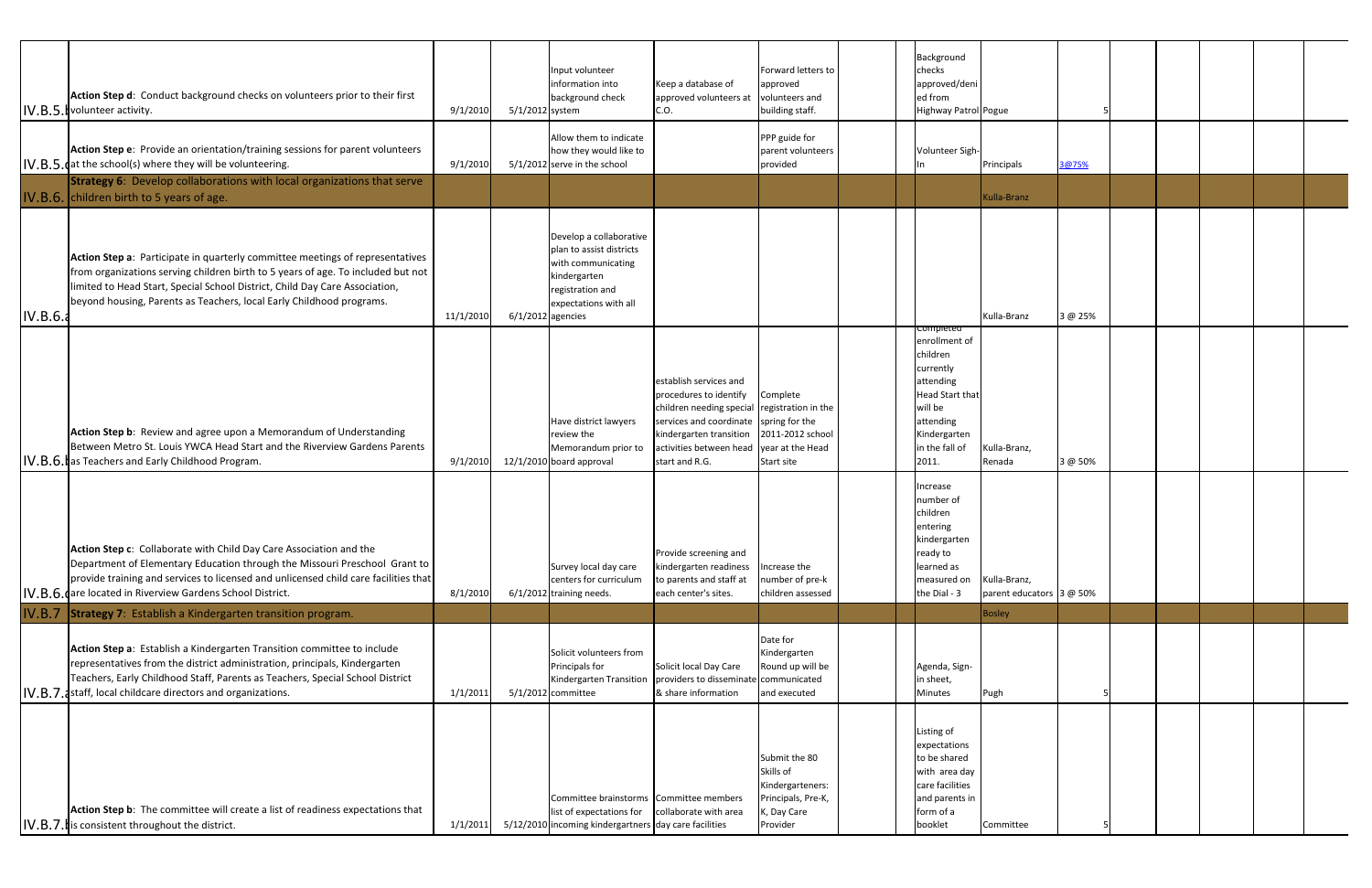|                   | Action Step c: Materials will be developed that provide childcare providers<br>IV.B.7. dand parents information related to kindergarten readiness.                                                    | 9/1/2010  |                     | Kindergarten criteria for Materials proffed and<br>6/1/2012 enrollment established                                                                              | copied                                                                            | Resource packet<br>forwarded to all<br>enrollings Pre-K<br>students                            | Kindergarten<br>Handbook                                                             | Committee                |         |  |  |  |
|-------------------|-------------------------------------------------------------------------------------------------------------------------------------------------------------------------------------------------------|-----------|---------------------|-----------------------------------------------------------------------------------------------------------------------------------------------------------------|-----------------------------------------------------------------------------------|------------------------------------------------------------------------------------------------|--------------------------------------------------------------------------------------|--------------------------|---------|--|--|--|
|                   | Action Step d: Parents as Teachers will provide developmental screenings to<br>IV.B.7. Jocal childcare facilities and refer for further evaluation or resources as needed.                            | 9/1/2010  | $6/1/2012$ services | Survey completed by<br>local day care providers Annual screening<br>requesting screening                                                                        | calendar set for the<br>2010-2011 school year                                     | Competition of<br>75% of screening<br>request                                                  | evaluation of<br>screening<br>services<br>provided to<br>local day care<br>providers | PAT                      | 4@50%   |  |  |  |
|                   | Action Step e: Identify five year old children that will be enrolled in<br>IV.B.7. Kindergarten at one of the Riverview Schools in 2011-2012.                                                         | 2/1/2011  | 6/1/2012 number     | Assign all PAT children a Distribute contact<br>MOSIS identification                                                                                            | information to<br>elementary schools                                              |                                                                                                | ncrease<br>number of<br>children<br>enrolled in the<br>district prior to<br>July 1   | PAT                      | 3 @ 25% |  |  |  |
|                   | Action Step f: Parents as Teachers will provide kindergarten readiness<br> IV.B.7.1  information to families attending local childcare facilities and on home visits.                                 | 9/1/2010  |                     | <b>PAT and committee</b><br>materials will be<br>distributed to parents<br>on personal visits and at<br>group meetings held at<br>6/1/2012 local day care sites |                                                                                   |                                                                                                |                                                                                      | PAT                      | 3 @ 25% |  |  |  |
|                   | Action Step g: Elementary Schools will invite prospective kindergarten<br>IV.B.7. students to school events.                                                                                          | 9/1/2010  |                     | Kindergarten Survey wi<br>be forwarded to all<br>6/1/2012 RGSD households                                                                                       | Demographic<br>information will be<br>forwarded to PAT for<br>contact with family | Data will be<br>forwarded to<br>schools so that<br>prospective<br>students can be<br>contacted | Spreadsheet of<br>perspective<br>kindergartgen<br>students and<br>survey             | Principals               | 3@25%   |  |  |  |
|                   | Action Step h: Provide kindergarten registration in the spring of 2011 at<br> IV.B.7. Various locations including the local Head Start.                                                               | 3/11/2010 |                     | Transition Committee<br>will meet and establish<br>guidelines for Spring<br>6/1/2012 communication                                                              | PR forwarded to local<br>newspapers and website participating<br>for event        | <b>Evaluation surveys</b><br>completed by all<br>parents                                       | Minutes,<br>agendas, sign-<br>n sheets and<br>evaluations                            | Principals/Commi<br>ttee | 4@75%   |  |  |  |
| IV.C              | Objective C: Increase communications with parents and<br>community about district wide and school-based news.                                                                                         |           |                     |                                                                                                                                                                 |                                                                                   |                                                                                                |                                                                                      |                          |         |  |  |  |
| IV.C.1            | <b>Strategy 1:</b> Create a communications program that results in a positive<br>impact on student achievement.                                                                                       |           |                     |                                                                                                                                                                 |                                                                                   |                                                                                                |                                                                                      | <b>Public Relations</b>  |         |  |  |  |
| $ IV.C.1.$ staff. | Action Step a: Hire a Communications/Public Relations Director and support                                                                                                                            |           |                     |                                                                                                                                                                 |                                                                                   |                                                                                                |                                                                                      | Seeney                   | 1@50%   |  |  |  |
| IV.D              | Objective D: Parents and other community members will be<br>informed about academic and technological resources in the<br>district.                                                                   |           |                     |                                                                                                                                                                 |                                                                                   |                                                                                                |                                                                                      |                          | 3@50%   |  |  |  |
| IV.D.1            | <b>Strategy 1:</b> The District will provide a variety of methods for parents<br>and other community members to learn about technology and other<br>resources available for students in the district. |           |                     |                                                                                                                                                                 |                                                                                   |                                                                                                |                                                                                      | Sotir, Johnson           |         |  |  |  |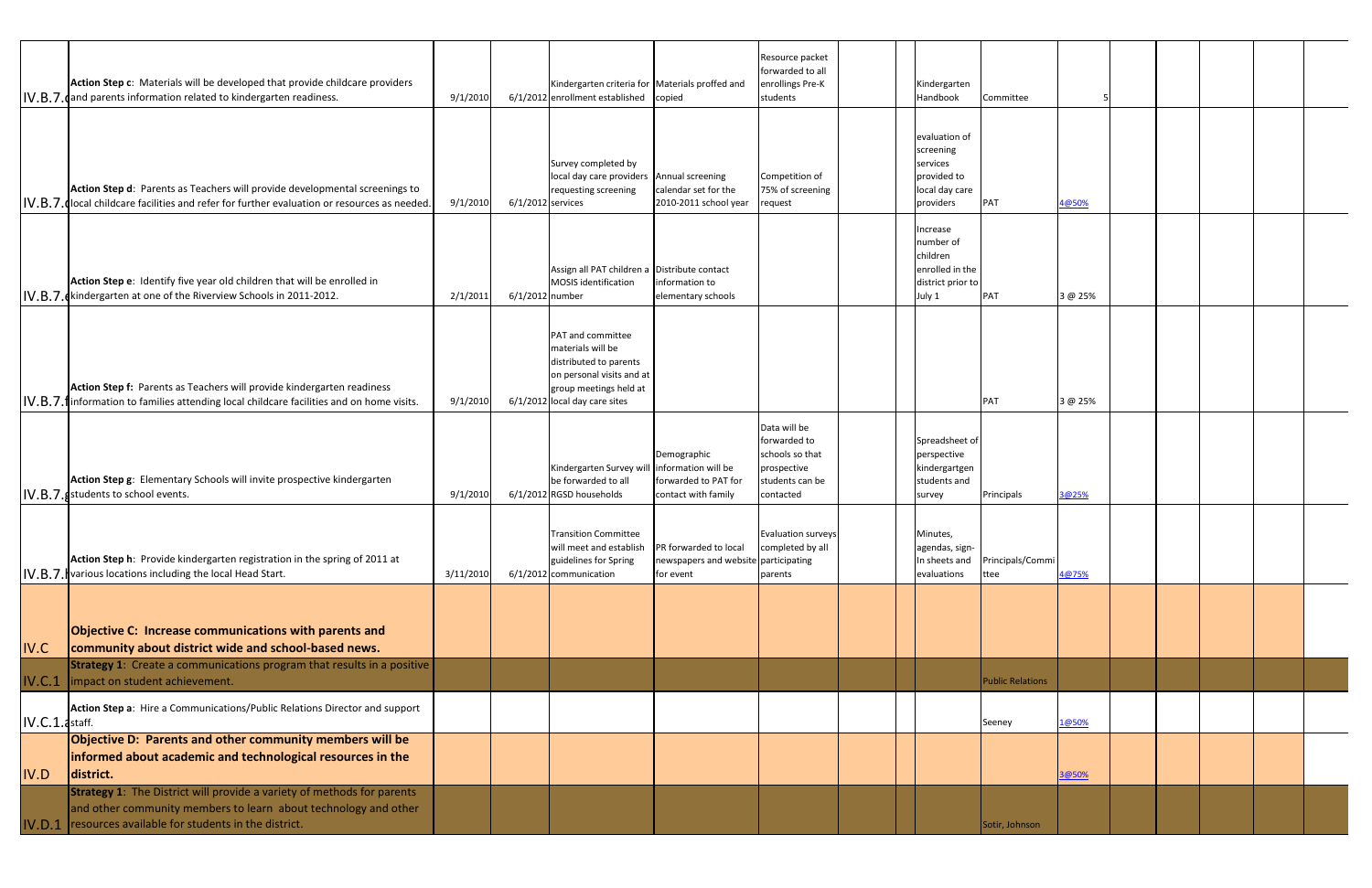|        | Action Step a: Revise and update the Curriculum & Instruction page on the<br>IV.D.1. district website.                                                                              | 9/1/2010 ongoing |                              | A structure is create to<br>get input from all<br>stakeholders in writing<br>the vision and mission<br>statement.                             | New web page displays<br>new vision and mission<br>state for curriculum and adoption process<br>instruction.                                                                                                                                                                                 | Updates are<br>displayed<br>regarding<br>curriculum<br>revisions, material<br>and timeline.                                                                                                                                                    | District<br>webpage is<br>used<br>effectively to<br>communicate<br>updates<br>regarding<br>curriculum and<br>instruction. | Johnson              |  |  |  |
|--------|-------------------------------------------------------------------------------------------------------------------------------------------------------------------------------------|------------------|------------------------------|-----------------------------------------------------------------------------------------------------------------------------------------------|----------------------------------------------------------------------------------------------------------------------------------------------------------------------------------------------------------------------------------------------------------------------------------------------|------------------------------------------------------------------------------------------------------------------------------------------------------------------------------------------------------------------------------------------------|---------------------------------------------------------------------------------------------------------------------------|----------------------|--|--|--|
| IV.D.1 | Action Step b: Provide updates regarding curriculum revision, instruction and<br>assessments to parents who attend the monthly Curriculum Council for<br>Excellence (CCE) meetings. | 9/1/2010         |                              | Bi-monthly meetings are All stakeholders has a<br>scheduled and<br>invitations, letters and<br>phone calls go out to<br>ongoing stakeholders. | forum to be informed,<br>educated and kept up to<br>date with curriculum<br>issues.                                                                                                                                                                                                          | Stakeholders have<br>the opportunity to<br>provide input<br>regarding the<br>improvement and<br>revisions of<br>curriculum,<br>instruction and<br>assessment.                                                                                  |                                                                                                                           | Johnson              |  |  |  |
|        | Action Step c: Routinely post announcements on the homepage of the district<br>website regarding current events related to curriculum, instruction and<br>IV.D.1. assessment.       | <b>Fall 2010</b> |                              | Information is added to<br>ongoing website calendar                                                                                           | More general<br>stakeholders are signed<br>up for e-alerts and and<br>all key members of<br>Curriculum Council and<br>Boot Camp groups are<br>signed up for E-alerts; E- an opportunity for<br>alerts and calendar<br>items are posted at least different<br>4 weeks in advance of<br>events | Information<br>posted on website<br>includes helpful<br>information for<br>teachers, students<br>and parents on<br>preparing for<br>assessments,<br>changes in<br>curriculum and/or<br>instruction, and<br>input from<br>stakeholder<br>groups | Increased<br>awareness of<br>curriculum,<br>instruction and<br>assessment<br>events                                       | Mueller &<br>Johnson |  |  |  |
|        | <b>Strategy 2: Parent technology workshops/training (MIS Coordinator)</b><br><b>IV.D.2</b> Parent Portal Training Etc                                                               | 2/1/2011         |                              | Survey needs for<br>6/1/2012 Training/Workshops                                                                                               | Schedule Trainings after<br>school or through PTO<br>  meetings                                                                                                                                                                                                                              |                                                                                                                                                                                                                                                | <b>Parent Portal</b><br>training/works<br>hops have<br>taken place<br>during PTO<br>meetings.                             | Turnipseed           |  |  |  |
|        | <b>Strategy 3:</b> Utilize technology to support the Parents as Teachers and<br>IV.D.3 Early Childhood programs.                                                                    |                  | 2/1/2011 6/12/2012 PAT staff | Needs assessment to<br>survey the needs of                                                                                                    | Outfitted staff with cell Creation of PAT<br>phones and laptops                                                                                                                                                                                                                              | website                                                                                                                                                                                                                                        | <b>Technology</b><br>Contracts                                                                                            | Steve Sotir          |  |  |  |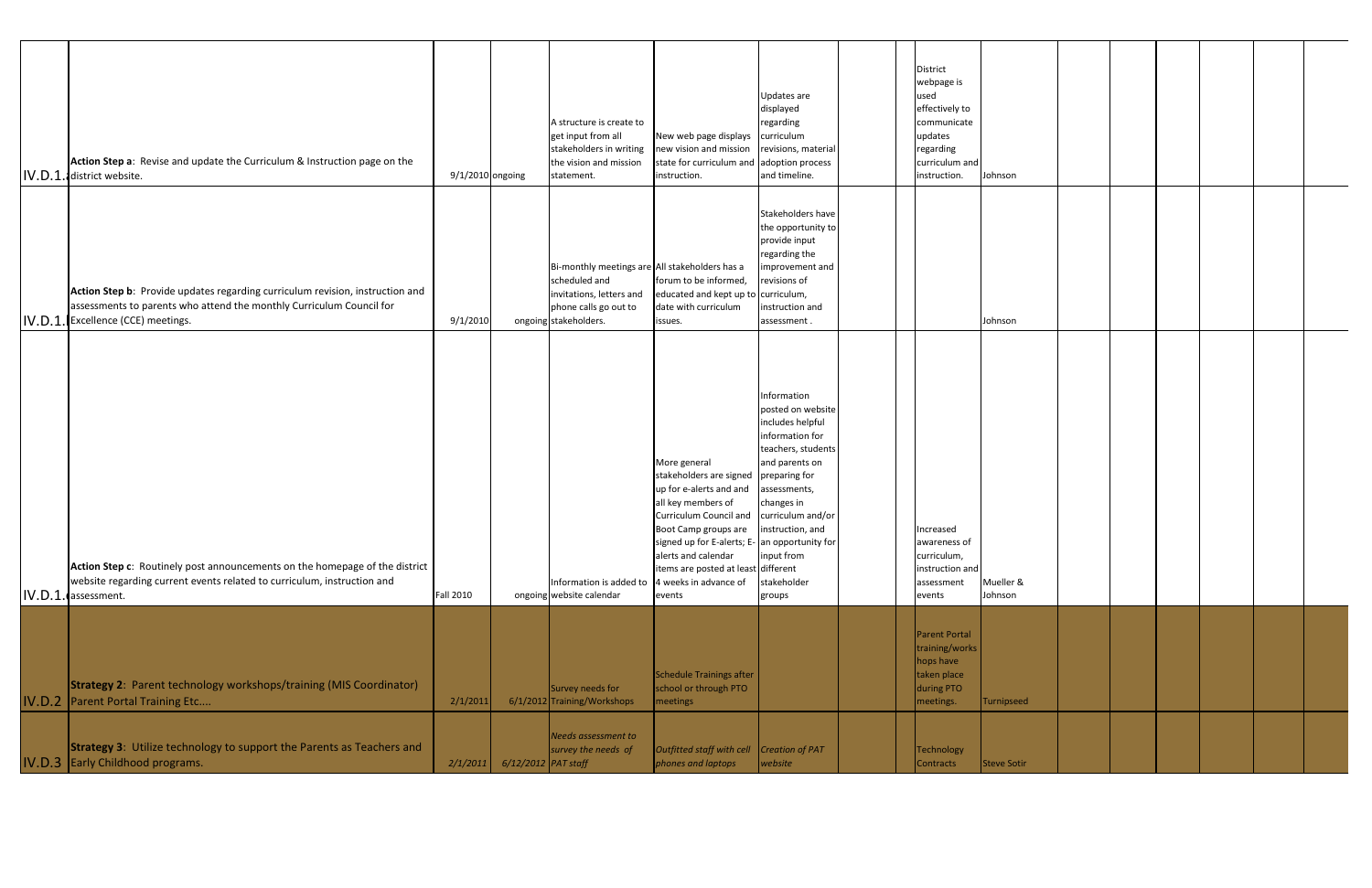|                     | Action Step a: Add a web site for PAT and ECEC to include registration<br>information, parent handbook, teacher web sites that allow parents to view<br>their child's developmental progress, teacher's lesson plans and classroom |          |                   | Acquire funding through<br>erate to support a<br>separate site for ECEC & Design a site and train |                                                                                     | Include staff<br>forms and parent<br>enrollment<br>information on                      |  | Active                                   | ECEC/PAT web S. Sotir & Kulla- |         |  |  |  |
|---------------------|------------------------------------------------------------------------------------------------------------------------------------------------------------------------------------------------------------------------------------|----------|-------------------|---------------------------------------------------------------------------------------------------|-------------------------------------------------------------------------------------|----------------------------------------------------------------------------------------|--|------------------------------------------|--------------------------------|---------|--|--|--|
| $IV.D.3.$ news.     |                                                                                                                                                                                                                                    | 1/3/2010 | 6/1/2012 PAT      |                                                                                                   | staff to submit changes the web site                                                |                                                                                        |  | site                                     | <b>Branz</b>                   | 3 @ 25% |  |  |  |
|                     | <b>Strategy 4: Family Resource Center will be utilized to provide</b>                                                                                                                                                              |          |                   |                                                                                                   |                                                                                     |                                                                                        |  |                                          |                                |         |  |  |  |
|                     | IV.D.4 supports/resources to parents, students and staff                                                                                                                                                                           |          |                   |                                                                                                   |                                                                                     |                                                                                        |  |                                          |                                |         |  |  |  |
| $ IV.D.4. $ parents | Action Step a: Order and organize materials to be used by students and                                                                                                                                                             | 9/1/2010 |                   | Inventory materials<br>5/1/2012 currently at the FCRC                                             | Place orders for parental<br>engagement, student,<br>and literacy supplies          | <b>Stock Center</b><br>w/materials                                                     |  | Purchase<br>orders, visually<br>pleasing | Pugh                           | 3@50%   |  |  |  |
|                     | IV.D.4. Action Step b: Communicate the hours of operation and purpose of facility                                                                                                                                                  | 9/1/2010 |                   | Inform Principals and<br>5/1/2012 District staff                                                  | Create postcards, post<br>on web sites and<br>forward hard copies of<br>invitations | Create postcards,<br>post on web sites<br>and forward hard<br>copies of<br>invitations |  | Open House<br>invitations                | Pugh                           | 3@25%   |  |  |  |
|                     |                                                                                                                                                                                                                                    |          |                   |                                                                                                   |                                                                                     |                                                                                        |  |                                          |                                |         |  |  |  |
|                     |                                                                                                                                                                                                                                    |          |                   |                                                                                                   |                                                                                     |                                                                                        |  |                                          |                                |         |  |  |  |
|                     |                                                                                                                                                                                                                                    |          |                   |                                                                                                   |                                                                                     |                                                                                        |  |                                          |                                |         |  |  |  |
|                     |                                                                                                                                                                                                                                    |          |                   |                                                                                                   |                                                                                     |                                                                                        |  |                                          |                                |         |  |  |  |
|                     | Objective E: The District will increase the number of District                                                                                                                                                                     |          |                   |                                                                                                   |                                                                                     |                                                                                        |  |                                          |                                |         |  |  |  |
| IV.E                | parent/community engagement events.                                                                                                                                                                                                |          |                   |                                                                                                   |                                                                                     |                                                                                        |  |                                          |                                | 4@75%   |  |  |  |
|                     |                                                                                                                                                                                                                                    |          |                   |                                                                                                   |                                                                                     | <b>Each building</b>                                                                   |  |                                          |                                |         |  |  |  |
|                     |                                                                                                                                                                                                                                    |          |                   |                                                                                                   |                                                                                     | administrator sets                                                                     |  |                                          |                                |         |  |  |  |
|                     |                                                                                                                                                                                                                                    |          |                   | Post to Website,<br>marquee and forward                                                           |                                                                                     | up an<br>informational                                                                 |  |                                          |                                |         |  |  |  |
|                     | <b>Strategy 1: Implement beginning of year "Meet the Administrators</b><br><b>IV.E.1</b> Open House."                                                                                                                              | 9/1/2010 |                   | information in building<br>5/1/2012 welcome letters                                               | SIS call reminder the<br>night before the event                                     | table and<br>welcome parents                                                           |  | Sign - In sheets Principals              |                                |         |  |  |  |
|                     |                                                                                                                                                                                                                                    |          |                   |                                                                                                   |                                                                                     |                                                                                        |  |                                          |                                |         |  |  |  |
|                     |                                                                                                                                                                                                                                    |          |                   | Post to website,                                                                                  |                                                                                     | Teachers provide                                                                       |  |                                          |                                |         |  |  |  |
|                     |                                                                                                                                                                                                                                    |          |                   | marquee and forward                                                                               |                                                                                     | informational                                                                          |  |                                          |                                |         |  |  |  |
|                     | IV.E.2 Strategy 2: "Meet the Teacher Open House" at each building                                                                                                                                                                  | 9/1/2010 |                   | information in building<br>5/1/2012 welcome letters                                               | SIS call reminder the<br>night before the event                                     | packets and<br>welcome parents                                                         |  | Sign - In sheets Principals              |                                |         |  |  |  |
|                     |                                                                                                                                                                                                                                    |          |                   |                                                                                                   |                                                                                     |                                                                                        |  |                                          |                                |         |  |  |  |
|                     |                                                                                                                                                                                                                                    |          |                   |                                                                                                   | Information forwarded                                                               |                                                                                        |  |                                          |                                |         |  |  |  |
|                     |                                                                                                                                                                                                                                    |          |                   |                                                                                                   | to parents and<br>community members.                                                | Volunteers sought                                                                      |  |                                          |                                |         |  |  |  |
|                     | IV.E.3 Strategy 3: College and Career Fairs (Fall and Spring).                                                                                                                                                                     | 9/1/2010 | 5/1/2012          |                                                                                                   | Posted on website                                                                   | for set-up                                                                             |  | Sign - In sheets T. Nave                 |                                | @75%    |  |  |  |
|                     |                                                                                                                                                                                                                                    |          |                   |                                                                                                   |                                                                                     | <b>Local Radio</b>                                                                     |  |                                          |                                |         |  |  |  |
|                     |                                                                                                                                                                                                                                    |          |                   | Participation of area                                                                             |                                                                                     | station, posting in<br>St. Louis Post                                                  |  |                                          | Nurse Krenna/                  |         |  |  |  |
|                     | IV.E.4 Strategy 4: Steppin' Into Good Health Fair.                                                                                                                                                                                 | 9/1/2010 | $5/1/2012$ health |                                                                                                   | Flyers                                                                              | dispatch                                                                               |  | Sign -In sheets   Bosley/Pugh            |                                | @75%    |  |  |  |
|                     |                                                                                                                                                                                                                                    |          |                   |                                                                                                   |                                                                                     |                                                                                        |  |                                          |                                |         |  |  |  |